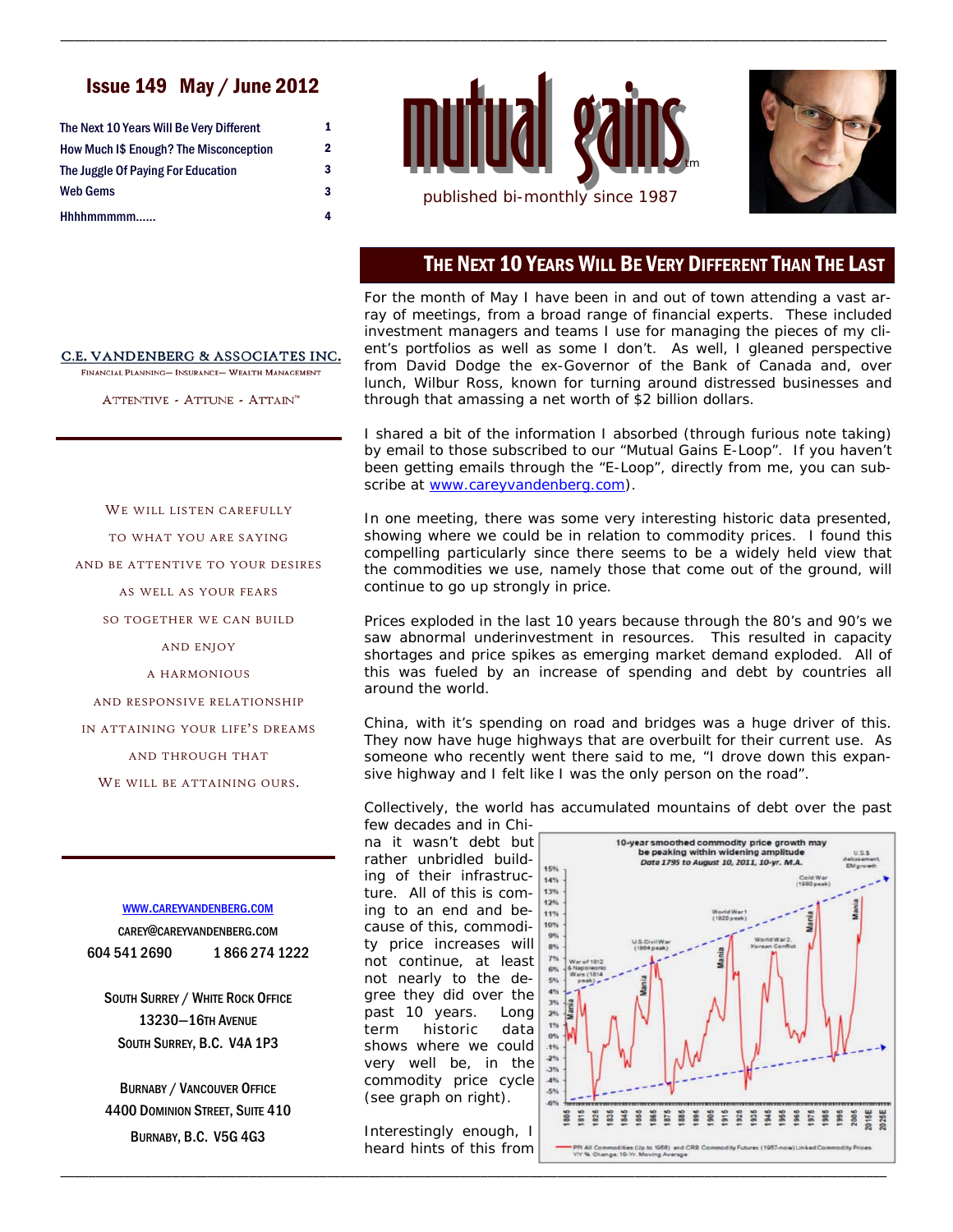#### Page 2

other investment managers and recently read a KPMG article suggesting exactly the same thing. All of this goes against what Joe Public believes.

Take the economic lethargy to how it will apply to equity markets as a whole and the assumption would be that, if the economy isn't doing well, how can we expect shares in companies to go up in price?

Generally, it may sound counter intuitive and it definitely flies in the face of common belief but the fact is that when the economic growth trend is slow, equity markets actually do quite well. Sadly enough, it does quite well when most people have given up on holding an equity based portfolio.



be now. As you can see from this graph on the right, those trends are generally multi decade and the current one we could be in, has probably just started.

\_\_\_\_\_\_\_\_\_\_\_\_\_\_\_\_\_\_\_\_\_\_\_\_\_\_\_\_\_\_\_\_\_\_\_\_\_\_\_\_\_\_\_\_\_\_\_\_\_\_\_\_\_\_\_\_\_\_\_\_\_\_\_\_\_\_\_\_\_\_\_\_\_\_\_\_\_\_\_\_\_\_\_\_\_\_\_\_\_\_\_\_\_\_\_\_\_\_\_\_\_\_\_\_\_\_\_\_\_\_\_\_\_\_\_\_\_\_

The 3rd and 4th charts show the breakdown of industries in the TSX index as it relates to their prices in relation to all the other companies and their respective industries that make up the index. The chart on the left is from December 1999. This is when nobody wanted to own banks and instead tech-



nology and telecom companies were the meaning result are TSX-Today what many investors were chasing, bidding up their prices to astronomical levels.

> Today (the chart on the right), shows  $\frac{3\%}{\text{Consume}}$ that companies in the industry of Materi- Discretionary Financials als (commodities), Energy (oil) and Financials (banks) is what people have pushed the prices up on, shunning companies that are in the technology and telecom industries.

> > The key point I want to make after all of this is: The trend finally becomes real



to us WELL AFTER we are a long way into it. Positioning your current affairs on what has been doing well over the past few or even several years and basing your life and future on that relatively recent experience on that will prove to be wrong. The wise and benefical approach is to look to the future through what history has taught us and what the facts of today are showing.

### HOW MUCH I\$ ENOUGH TO RETIRE ON? THE MISCONCEPTION

There seems to be a misconception, one which I find appearing in financial planning articles in the biggest newspapers in Canada. The misconception is about how much money you have to accumulate to provide an income during your retirement years. I am not saying these articles are deceptive, I believe they are simply incorrect and do not fit with reality, the reality I see everyday with real life client examples, those who have long been retired.

In any given scenario or "case study" I find written, it will suggest that a person who requires \$40,000 of income in retirement will need \$1.2 million dollars socked away. This is assuming the portfolio can earn 3% of interest and dividends. On the surface, that simple math seems correct but again, it doesn't fit with the reality of life in retirement with the clients I have worked with for years.

If you have amassed, as in my example, \$1.2 million dollars, and you are only spending the "income" what happens to that \$1.2 million when you pass on in 20 or 30 years from now? Unless you want to leave it all to your kids, that money can be used during your lifetime. As I have heard many times in planning conversations with clients, "I want the cheque I write just before I die to bounce".

\_\_\_\_\_\_\_\_\_\_\_\_\_\_\_\_\_\_\_\_\_\_\_\_\_\_\_\_\_\_\_\_\_\_\_\_\_\_\_\_\_\_\_\_\_\_\_\_\_\_\_\_\_\_\_\_\_\_\_\_\_\_\_\_\_\_\_\_\_\_\_\_\_\_\_\_\_\_\_\_\_\_\_\_\_\_\_\_\_\_\_\_\_\_\_\_\_\_\_\_\_\_\_\_\_\_\_\_\_\_\_\_\_\_\_\_\_\_

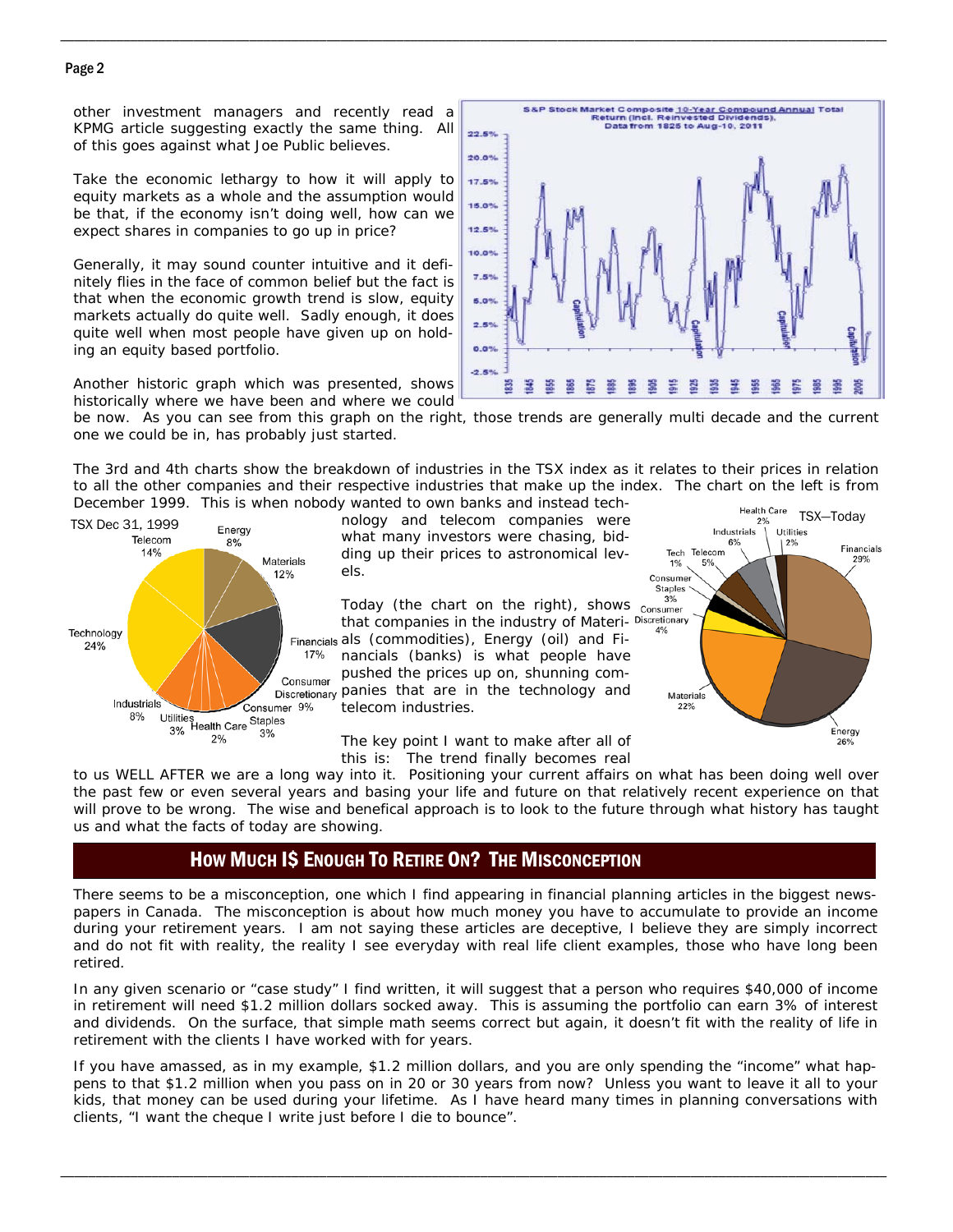#### *(Continued from page 2)*

The balancing act is to use the income AND a small part of the principal over the course of your life so as to give yourself the most income you can. The mechanics is very much like a mortgage in reverse. The difference is, you aren't borrowing the money. You have it. You are simply using all or much of it up over a long period of time (see graph on the right,

\_\_\_\_\_\_\_\_\_\_\_\_\_\_\_\_\_\_\_\_\_\_\_\_\_\_\_\_\_\_\_\_\_\_\_\_\_\_\_\_\_\_\_\_\_\_\_\_\_\_\_\_\_\_\_\_\_\_\_\_\_\_\_\_\_\_\_\_\_\_\_\_\_\_\_\_\_\_\_\_\_\_\_\_\_\_\_\_\_\_\_\_\_\_\_\_\_\_\_\_\_\_\_\_\_\_\_\_\_\_\_\_\_\_\_\_\_\_

how it declines over time).

The second part relates to  $\frac{22,200,000}{52,200,000}$ home ownership. Many people <sub>\$2,000,000</sub> have substantial equity in their  $s_{1,800,000}$ home and either downsize to a  $_{$1,600,000}$$ condo or townhome or move to  $_{$1,400,000}$$ a less expensive part of the  $s_{1,200,000}$ city they are currently living in. \$1,000,000 I have seen this move happen s800,000 when the kids have moved out, s600,000 when nearing or just after **\$400,000** starting retirement or simply \$200,000 when the yard and the stairs are just too much to deal with



every day. For many people, the equity freed up with that downsizing is invested and provides additional income they need. Again, it's not only the income that can be used but a part of the principal.

The third part is expenses. Those too aren't level. As we age our fitness level and energy slowly decreases. Our want for stuff, expensive trips and outings diminishes and this happens right along with how ambitious we feel about doing those things. When we retire initially, expenses can be higher but they generally decrease with a normal aging process. There are however the potential expenses of professional care as we get into the twilight of life. That generally means more expense however, very often it is tied or closely related to one spouse passing on and further downsizing. If your Financial Plan has been monitored and projections updated on a regular basis, everything should work out seamlessly with all of those life changes.

#### THE JUGGLE OF PAYING FOR POST SECONDARY EDUCATION

Paying for a post secondary education for your kids is expensive. There are many ways to pay for it and the most common is by contributing to an RESP. It is attractive because you get 20% added to your account by the Canadian government and, if your income is modest, additional monies are kicked in by again, the government.

Of course, saving for your children's education can come at the expense of a reduction in RRSP contributions and / or mortgage payments. There is a limited amount of cash flow that we all have to work with in our own family budgets. It really becomes a balance of saving for costs that will come sooner (education) over costs that come later in life (retirement) along with debts that we like to pay off eventually (mortgage).

Instead of pre-saving for post secondary education costs, I have heard of some taking the approach of having their children get student loans when that bill needs to be paid. This can work if you have modest income and limited resources to pay for school. Technically, the benefit of an interest free student loan and the payment of Grants by the government to an RESP is equal. There is the thought process that if you pay your mortgage down faster using the money you would have put into an RESP, you can simply borrow the money for post secondary education when that time comes.

With any choice you make from a menu of financial choices, it comes down to the assumptions you base your math on and whether you like to accumulate savings to pay for an expense or borrow to pay it. Also, do you have your children save and pay 50% of the cost so they take ownership of their education?

### WEB GEMS

Www.VRBO.com — We are going into the traditional time of year where a trip out of town for a week or two of R&R is common. The VRBO (Vacation Rental By Owner) is a place you can search for accommodations outside of your typical hotel chain, for wherever you are heading. If you need a feeling of a home away from home for a day or two, a week or even a month, you know you will find it on VRBO. Cheryl and I have used it many times and this summer will be spending a week in San Francisco. After looking at a bunch of floating homes in Sausalito, CA we decided on, found and booked a nice condo in a nice neighbourhood, a few km's from downtown.

\_\_\_\_\_\_\_\_\_\_\_\_\_\_\_\_\_\_\_\_\_\_\_\_\_\_\_\_\_\_\_\_\_\_\_\_\_\_\_\_\_\_\_\_\_\_\_\_\_\_\_\_\_\_\_\_\_\_\_\_\_\_\_\_\_\_\_\_\_\_\_\_\_\_\_\_\_\_\_\_\_\_\_\_\_\_\_\_\_\_\_\_\_\_\_\_\_\_\_\_\_\_\_\_\_\_\_\_\_\_\_\_\_\_\_\_\_\_